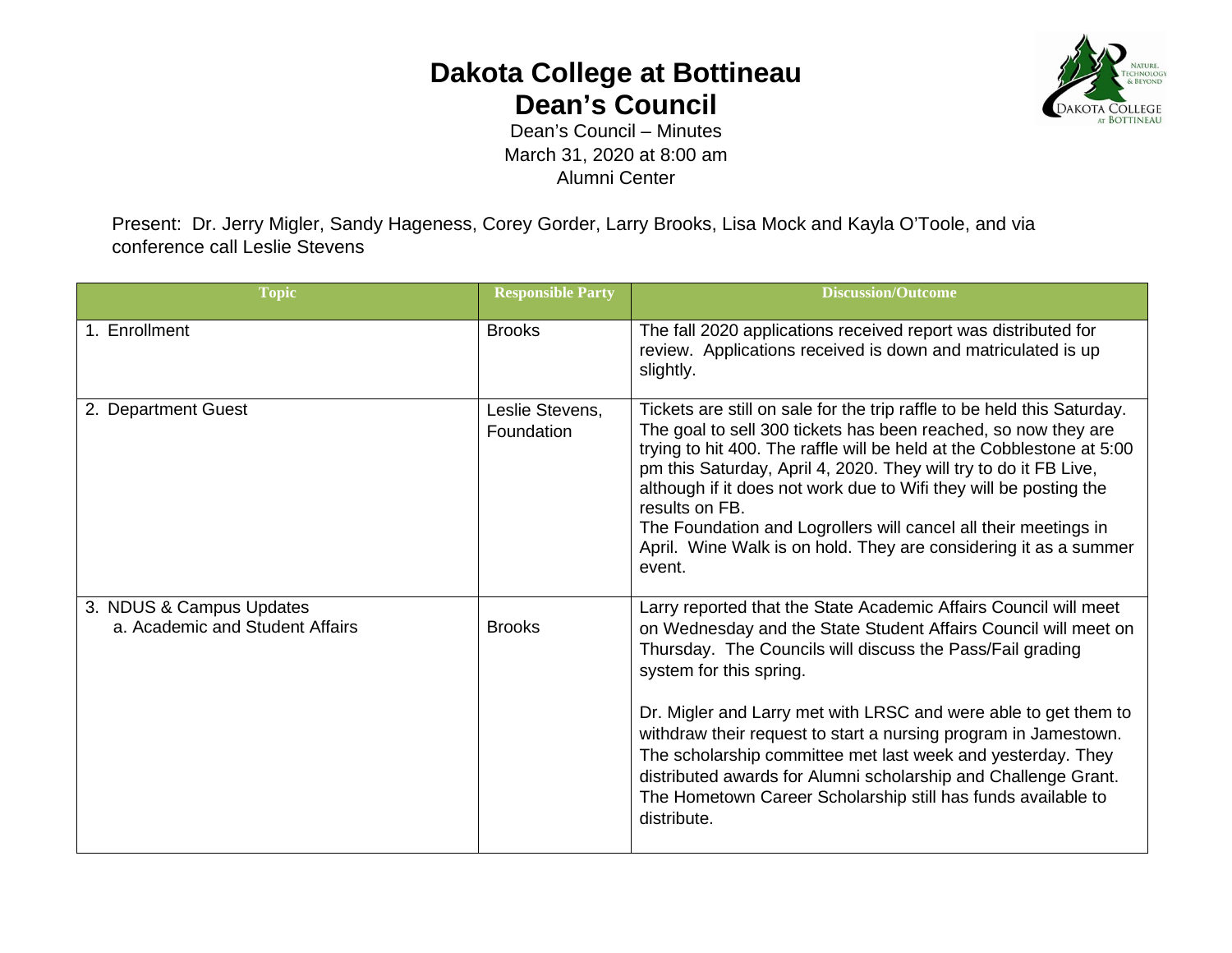## **Dakota College at Bottineau Dean's Council**



| b. Administrative Affairs / Business Affairs                               | Mock     | Lisa - She continues to hold budget meetings. Lisa is working on<br>inventory in addition to quarterly reports and winter IPEDS<br>reporting for finances and HR.<br>MSU has started working on budgets. They also did some<br>cleaning up of old grant accounts. She has a meeting today with<br>Admin Affairs.<br>The NSC Phase II bid opening has been postponed until April<br>10th. A link will be sent out for Pexip for anyone that wants to<br>attend. The engineer will give Lisa a list of names who would like<br>to attend and she'll send them a Pexip link to participate in the bid<br>opening.<br>The SBHE meeting held last week went long due to four of the<br>hours applied to President interviews. Discussion on potential<br>refunds on room and board was not held. It is anticipated it will<br>be held at Administrative Affairs meeting today. The<br>Administrative Affairs will be discussing building usage for<br>COVID-19 assistance to hospitals. DCB will not be impacted. |
|----------------------------------------------------------------------------|----------|--------------------------------------------------------------------------------------------------------------------------------------------------------------------------------------------------------------------------------------------------------------------------------------------------------------------------------------------------------------------------------------------------------------------------------------------------------------------------------------------------------------------------------------------------------------------------------------------------------------------------------------------------------------------------------------------------------------------------------------------------------------------------------------------------------------------------------------------------------------------------------------------------------------------------------------------------------------------------------------------------------------|
| d. Distance Education Council/Distance Ed<br>and Academic Support Services | O'Toole  | Summer and fall registration opens today. Kayla will remind<br>students via email. Summer courses in Blackboard have<br>transitioned – faculty can start getting their summer classes<br>ready. She would like to reach out to high schools about dual<br>credit registration but will wait a few weeks. HLC recordings are<br>available for review. Kayla is preparing herself for the virtual visit.<br>she will attend a data reporting for SARA webinar tomorrow. The<br>Blackboard World conference scheduled for late July is canceled.                                                                                                                                                                                                                                                                                                                                                                                                                                                                |
| e. Public Affairs Council                                                  | Hageness | We have an opportunity to advertise through the iHeart radio<br>network for the next two months at about half the price.                                                                                                                                                                                                                                                                                                                                                                                                                                                                                                                                                                                                                                                                                                                                                                                                                                                                                     |
|                                                                            |          | They started pulling out the partitions in the football locker room<br>to set it up as a shared space for Athletics, Baseball and<br>Photography. They are working together to set up a layout plan.                                                                                                                                                                                                                                                                                                                                                                                                                                                                                                                                                                                                                                                                                                                                                                                                         |